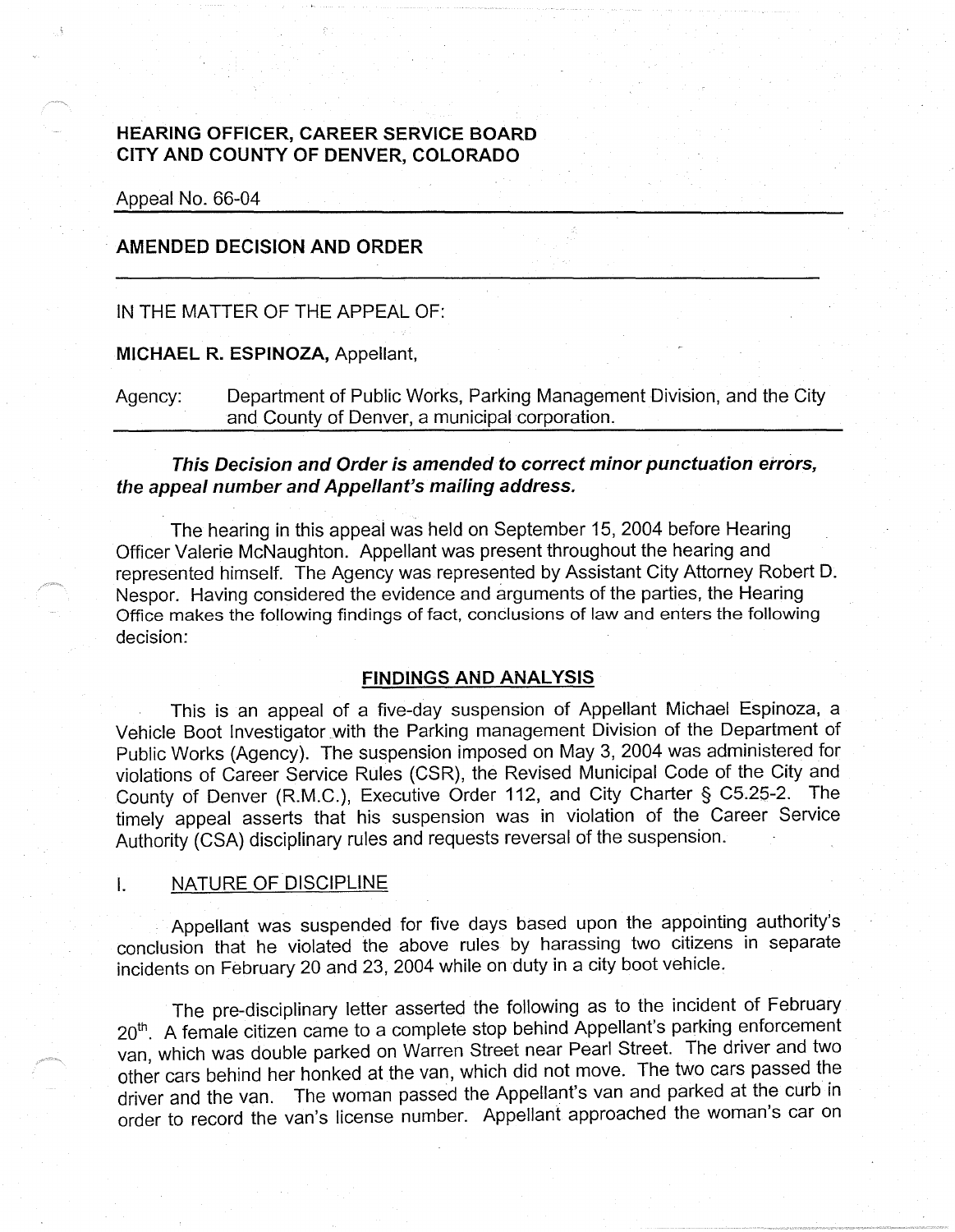foot in an aggressive manner; yelling, waving and swearing. The woman locked her car doors at his approach. While taking her license number down, he yelled that he would send her a parking ticket for \$150 and cite her for several city ordinance violations so that the ticket would exceed \$150. The woman drove away, and Appellant followed her for a few blocks until she pulled into a rectory parking lot. When she got out of her car to walk to the church, Appellant continued to yell at her, stating that he had her license number, knew where she lived, and would give her a \$150 parking ticket. [Exh. 2, p. 3.]

The pre-disciplinary letter asserts the February 23<sup>rd</sup> incident likewise arose when Appellant's van was stopped in the street. On that date, according to the letter, a passing driver yelled at Appellant to be more considerate. The Agency asserts that Appellant yelled back, stating that he must be high, and threatened to call the police. The driver, Gilbert Tang, told him he could call whoever he wanted to. Mr. Tang then observed that Appellant picked up his van radio. Appellant then followed Mr. Tang to a parking place near his office. Mr. Tang observed Appellant from his office window talking to his supervisor Darrell Delimont when a patrol car pulled up. Mr. Tang went outside and heard Appellant telling the police officer that Mr. Tang had hit his van. Mr. Tang denied the accusation. After the men inspected both vehicles, it was concluded by the officer that no accident had occurred. [Exh. 2, pp.  $3 - 4$ .]

The Agency charged Appellant with violations of the following subsections of CSR§ 16-50 A., Discipline and Termination:

(1) Gross negligence or willful neglect of duty,

(3) Dishonesty, including but not limited to: .... lying to superiors ... with respect to official duties, . . . using official position or authority for personal profit or advantage; or any other act of dishonesty not specifically listed in this paragraph,

(17) Conduct which violates the Charter of the City and County of Denver or R.M.C. § 2-51 requiring employees to conduct themselves within the spirit and letter of the ethics code,

(18) Conduct violating Executive Order 112 prohibiting workplace violence, and

(20) Other unspecified conduct.

Appellant was also charged with violations of the following subsections of CSR § 16-51 A., Causes of Progressive Discipline:

(4) Failure to maintain satisfactory working relationships with the public,

(5) Failure to observe departmental regulations; specifically, intimidating, threatening or hostile behaviors in any Denver work location, In violation of Public Works regulation 1.A., and failure to conduct himself with courtesy and helpfulness to the public, in violation of departmental regulation 1.G,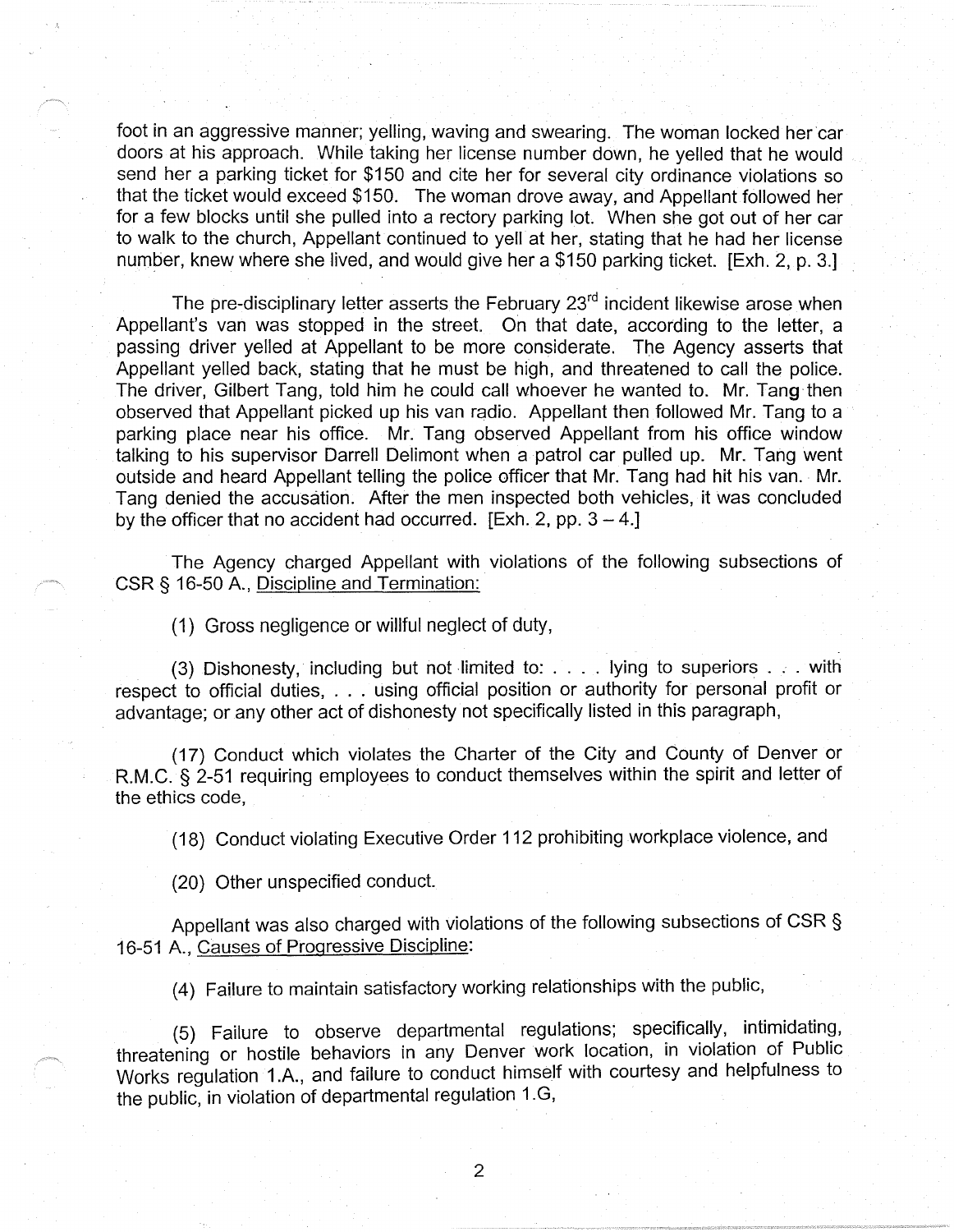(6) Carelessness in the performance of his duties, and

(20) Other unspecified conduct.

At the pre-disciplinary meeting held on April 19, 2004, Appellant participated without a representative and provided a written statement in response to the allegations. [Exh. 4.] As to the February  $20<sup>th</sup>$  incident, Appellant's statement claims the following: Appellant was stopped in the street and waved the cars behind him to pass. The woman directly behind him did not move, causing another driver to yell at her in an insulting manner to get out of the street. The woman finally passed him, and narrowly missed the van's front end as she pulled into a tow away zone at the curb. Appellant . said he approached her vehicle with ticket book in hand and asked her to move on because she was parked illegally. The woman then drove away without checking traffic. Shortly thereafter, Appellant said, he saw the same driver getting out of her car in a nearby parking lot. She yelled at Appellant to stop following her, and said, "You're harassing me!" Appellant denied harassing her, and told her that he had not given her a \$60 ticket for parking in the tow away zone. The woman raised her voice again, and Appellant left the area. Appellant's verbal statement at the pre-disciplinary meeting was consistent with his written response. [Exh. 4, p. 1.]

As to the February 23<sup>rd</sup> incident, Appellant's written statement asserted that he was stopped on South Ogden Street when a gray pickup truck approached the van and sped past him so closely that the left side mirrors made contact. Appellant stated that the driver made an obscene gesture and swore at him to get out of the road. Appellant called dispatch, relayed information about the incident, and requested notification of his. supervisor, the safety official and the police regarding the accident, in accordance with departmental policy. Appellant followed the truck to an apartment building parking lot and waited for his supervisor. When Mr. Delimont arrived, they both observed scrape marks on the truck's mirror. The police officer concluded that no accident occurred, but Appellant believed that this meant only that no serious damage had occurred. [Exh. 4, p. 23.]

In imposing a five-day suspension, the Agency considered Appellant's statements and his past disciplinary history, which included four disciplinary actions within the previous five years. [Exh. 2, pp. 4, 5.]

II. ISSUES

1. Whether the Agency proved that Appellant committed violations of the Career Service Rules by a preponderance of the evidence, and

2. If so, whether the five-day suspension imposed was reasonably related to the seriousness of the offenses in question in conformity with CSR§ 16-10.

111. EVIDENCE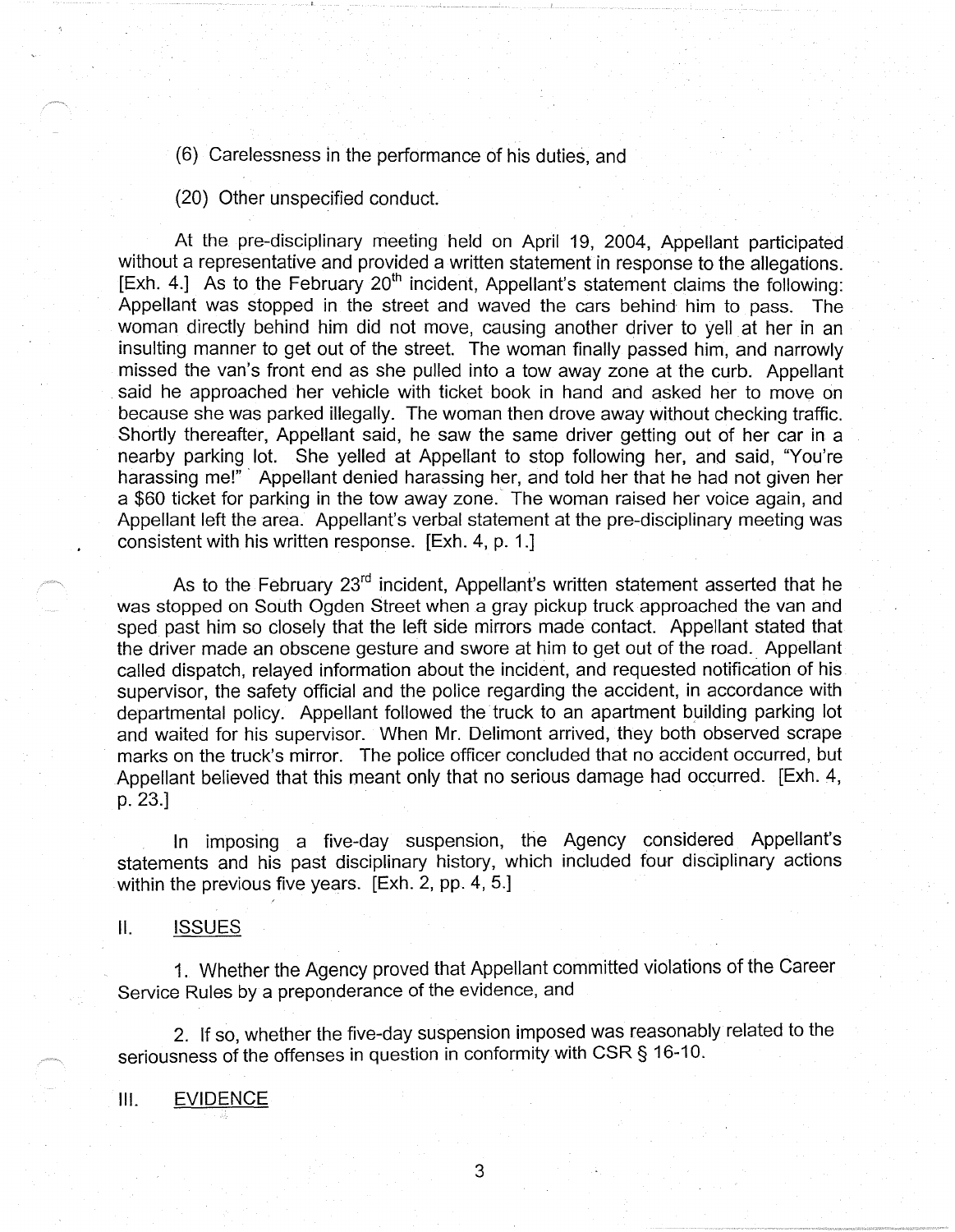# A. February 20<sup>th</sup> Incident

The undisputed facts relating to the Feb.  $20<sup>th</sup>$  incident are that Appellant was stopped in the west-bound lane of traffic on Warren Street. A driver, Laura Taylor-Manzanares, stopped behind him, then passed him and parked in a no-parking zone. Appellant got out of his van and approached her car with his ticket book in hand. Mrs. Taylor-Manzanares pulled away and drove a few blocks west. Appellant followed her in his van. At some point during this encounter, an angry exchange took place between the two, during which Mrs. Taylor-Manzanares accused Appellant of following her, and Appellant made a reference to a parking citation.

The Agency offered the statement of Alvin Howard, Director of Human Resources at the Department of Parks and Recreation, who had taken a statement from Mrs. Taylor-Manzanares on Feb. 23<sup>rd</sup> based on her belief that Appellant was an employee of Parks and Recreation. Mrs. Taylor-Manzanares told Mr. Howard that Appellant yelled that he had her license plate number, would get her home address, and would send her a parking ticket for \$150. She then asked Mr. Howard if he thought Appellant would be crazy enough to come to her house. [Exh. 5.] Mr. Howard repeated that recollection of their conversation during his testimony.

The Agency also presented Mrs. Taylor-Manzanares' undated written statement, which was received by the Agency after Mr. Howard wrote his letter summarizing their conversation. [Exh. 6.] Her statement gave the following version of the event:: Appellant was parked in the lane with the engine off, eating his lunch. She passed him, and pulled over to take his license plate number down. Appellant jumped out of the van and walked quickly toward her car while recording her license number. She locked her vehicle and drove forward. Appellant got in his van and followed her for a few blocks. When Mrs. Taylor-Manzanares got out of her car to seek refuge at a church rectory, Appellant drove beside her, waved a book he claimed were city ordinances, and yelled at her that he had her license number, knew where she lived, and would send her a \$150 ticket by mail for violating certain ordinances.

The latter statement differs in one important respect from her earlier conversation with Mr. Howard. During their conversation, Mrs. Taylor-Manzanares did not relate that Appellant had said he knew where she lived. It appears from the evidence that the citizen recalled Appellant's words as more threatening of her personal safety as her fear escalated. Since Mr. Howard's statement was given closer to the event than Mrs. Taylor-Manzanares' own statement, it is concluded that it is the more accurate.

Appellant's written statement and testimony gave this version of the event: After a female driver passed him and parked in a no-parking zone, he approached her with ticket book in hand and suggested she move or she would be getting a parking citation. She then drove out of the parking space. He saw her again getting out of her car in a church parking lot as he was driving slowly to continue on his route. She asked him to stop following and harassing her.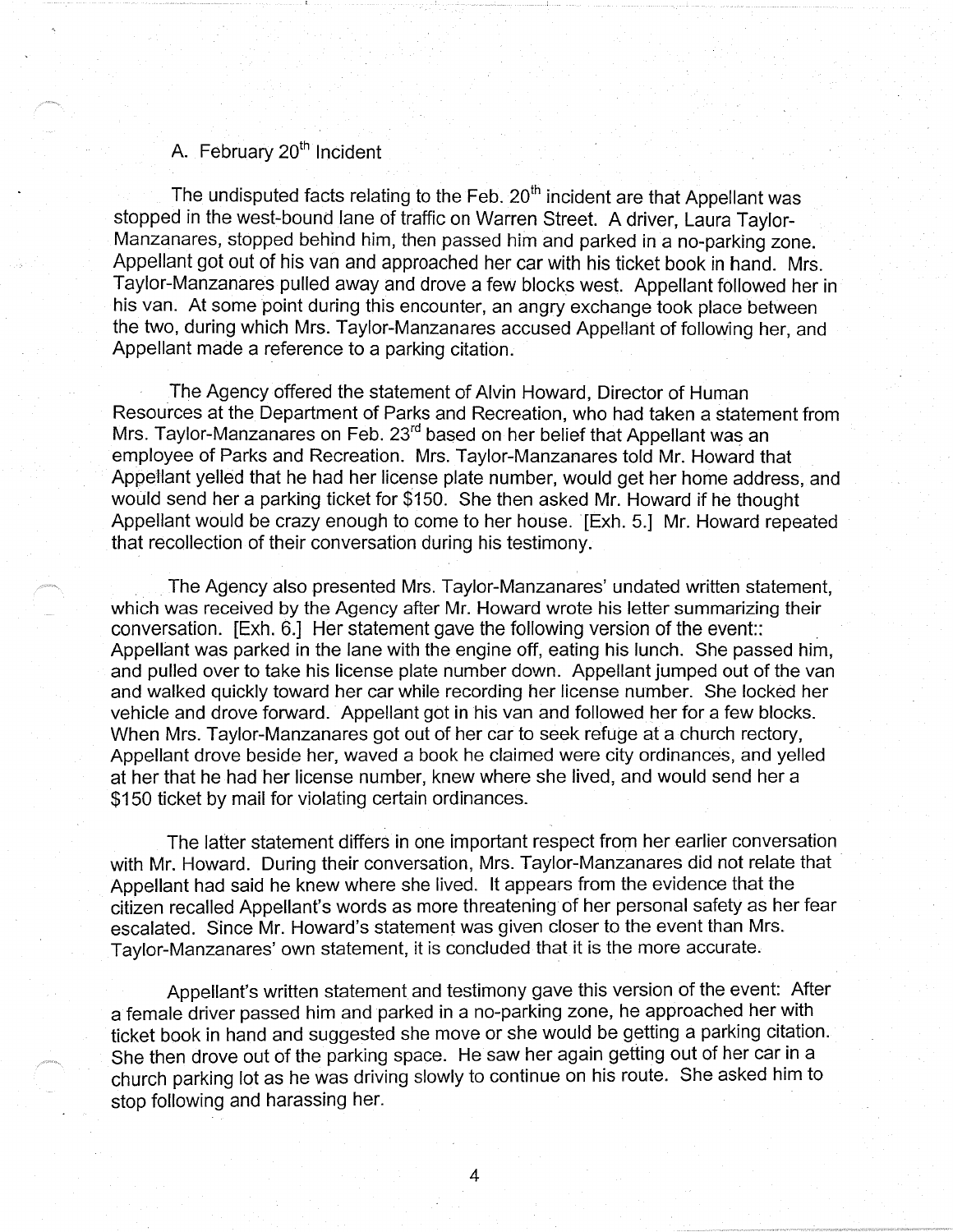In his statement, Appellant said he replied, "I am not harassing you ma'am and in fact I did not issue you a citation for being parked in the no parking zone which would have been a \$60 ticket." [Exh. 4, p. 1.] His testimony was slightly different. He recalled at the hearing that he responded by saying that he was not harassing her, because she would not be receiving a ticket for the parking violation, and it would not be mailed. It is concluded that Appellant did mention mailing the ticket, which led Mrs. Taylor-Manzanares to believe that he had her address. That thought caused her to fear that Appellant would come to her house.

Appellant testified that he thought the citizen was upset because she believed she would be getting a ticket. He left, deciding to cut his losses by foregoing any further exchange with her. Appellant never learned the woman's name until given a copy of Exhibit 6 in preparation for this hearing.

. B. February 23<sup>rd</sup> Incident

The undisputed facts related to this event are as follows: Appellant was in the lane of traffic on South Ogden Street when a driver of a pickup truck, Gilbert Tang, passed him, driving north on Ogden. As he passed, Mr. Tang angrily complained that Appellant was in his way. Appellant angrily replied, then picked up his radio to call the police. Mr. Tang drove on and parked in a parking lot, where he crossed the street and went into the apartment building at 77 South Ogden. Appellant followed, and waited in the parking lot. Appellant's supervisor Darrell Delimont and a police officer later joined Appellant. Mr. Tang came out of the building. Appellant accused Mr. Tang of hitting his van. After inspecting the van, the officer ruled that no accident had occurred.

Mr. Tang testified by phone. He recalled that he was driving north on Ogden Street when he encountered Appellant's van in the middle of the street. Two cars ahead of him went around the van. When he did the same, he yelled over to the van's driver to be more considerate and move the vehicle out of the street. The van's driver, who was Appellant, appeared startled, jumped up, grabbed his radio and threatened to call the police. Mr. Tang replied that he should "get the damn van out of the street", and drove forward to his work location at 77 South Ogden Street.

Appellant's written statement said that Mr. Tang approached from the opposite direction at a higher than normal rate of speed. The vehicle's left mirrors made contact. Appellant turned away, then looked through his mirror at the retreating truck. The driver . made an obscene gesture and swore at him to get out of the road. Appellant then called dispatch to report the accident.

Appellant testified consistently with his written statement, but added that after Mr. Tang's truck clipped his mirror, he told Mr. Tang to stay there. Mr. Tang replied that he would not, and he drove away.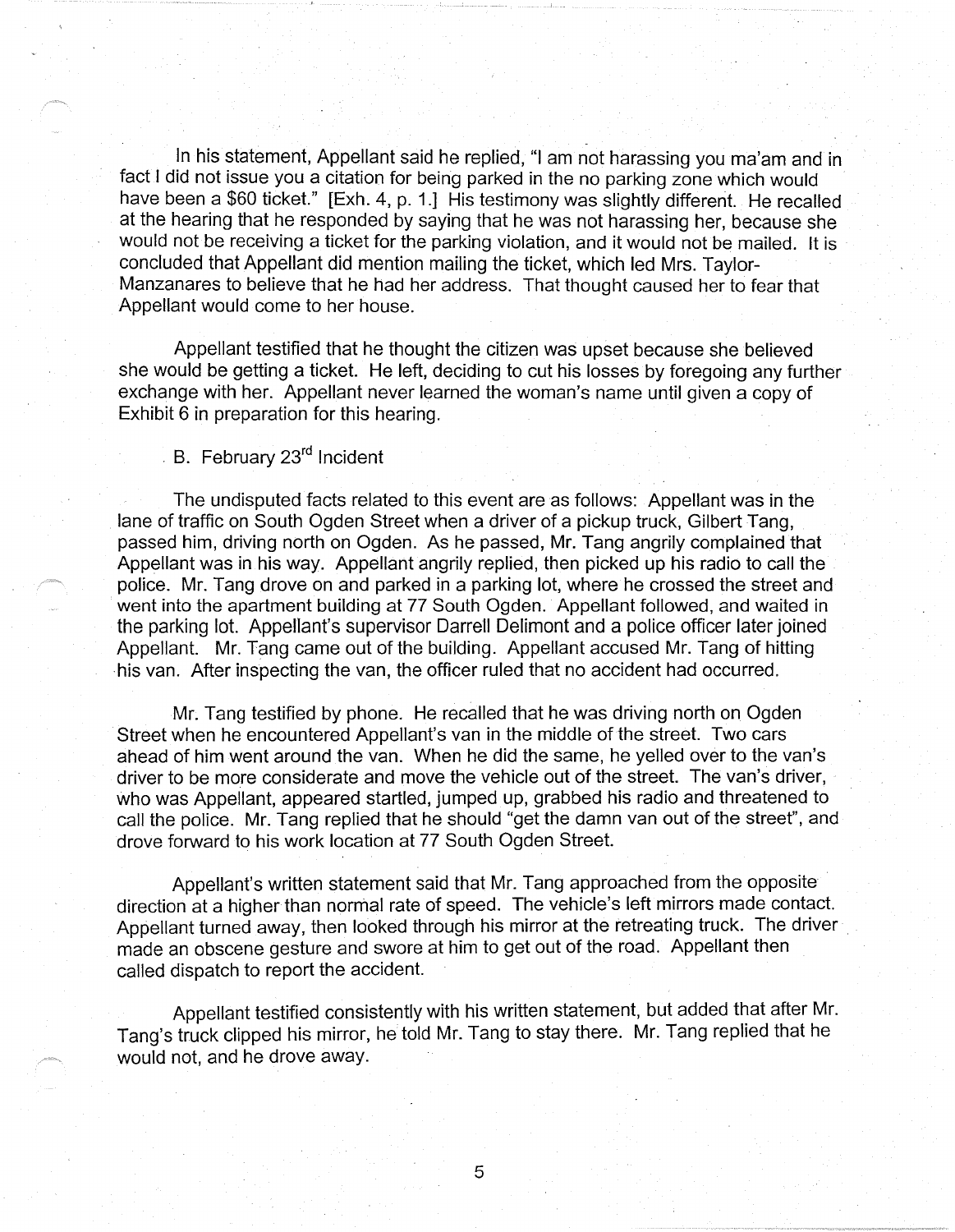Appellant testified that he believes that some citizens complain of the work ethic of citizen employees, and he was disappointed that his supervisors took the side of strangers in order to give weight to the discipline rather than believe a proven employee's statement as to the events. He testified further that he would not threaten an elderly woman such as Mrs. Taylor-Manzanares because he was raised to show respect to his elders.

# **IV. ANALYSIS**

Appellant was charged with eleven separate violations of disciplinary and other work rules. The City Charter requires that the facts at issue in a Career Service appeal must be determined de novo. C5.25(4). Such a determination requires an independent fact-finding hearing and the resolution of factual disputes. Turner v. Rossmiller, 532 P.2d 751 (Colo. App. 1975.)

#### A. Performance of Duties

Appellant is alleged to have been both negligent and careless in the performance of his duties in violation of CSR§ 16-50 A. (1 ), prohibiting gross negligence, and CSR§ 16-51 A (6), prescribing carelessness in the performance of duties.

In support of its argument that Appellant's behavior was in violation of his performance standards, the Agency presented Public Works regulations 1 .A, which require that an employee refrain from intimidating, threatening or hostile behaviors in any work location, and 1.G, mandating that an employee conduct himself with courtesy and helpfulness to the public.

The evidence is clear that Appellant engaged in angry exchanges with two members of the public within the space of three days. While I do not find that Appellant threatened Mrs. Taylor-Manzanares, I conclude that his angry manner and words caused her obvious distress and fear. His failure to recognize her emotional state displayed poor judgment that constituted carelessness in the performance of his duties. The incident with Mr. Tang also showed an angry outburst that led to his failure to investigate the facts before reporting an accident. As a result, official time was wasted and Appellant appeared to accuse a member of the public of causing damage to a city vehicle. These incidents together constitute gross negligence in the performance of duties, which included courteous and helpful treatment of the public, in violation of CSR § 16-50 A. (1), and carelessness in the performance of duties in violation of CSR § 16-51 A. (6). For the same reasons, I conclude that the Agency has established that Appellant violated CSR§ 16-51 A. (5), failure to observe departmental regulations 1.A and 1.G.

B. Dishonesty with Respect to Official Duties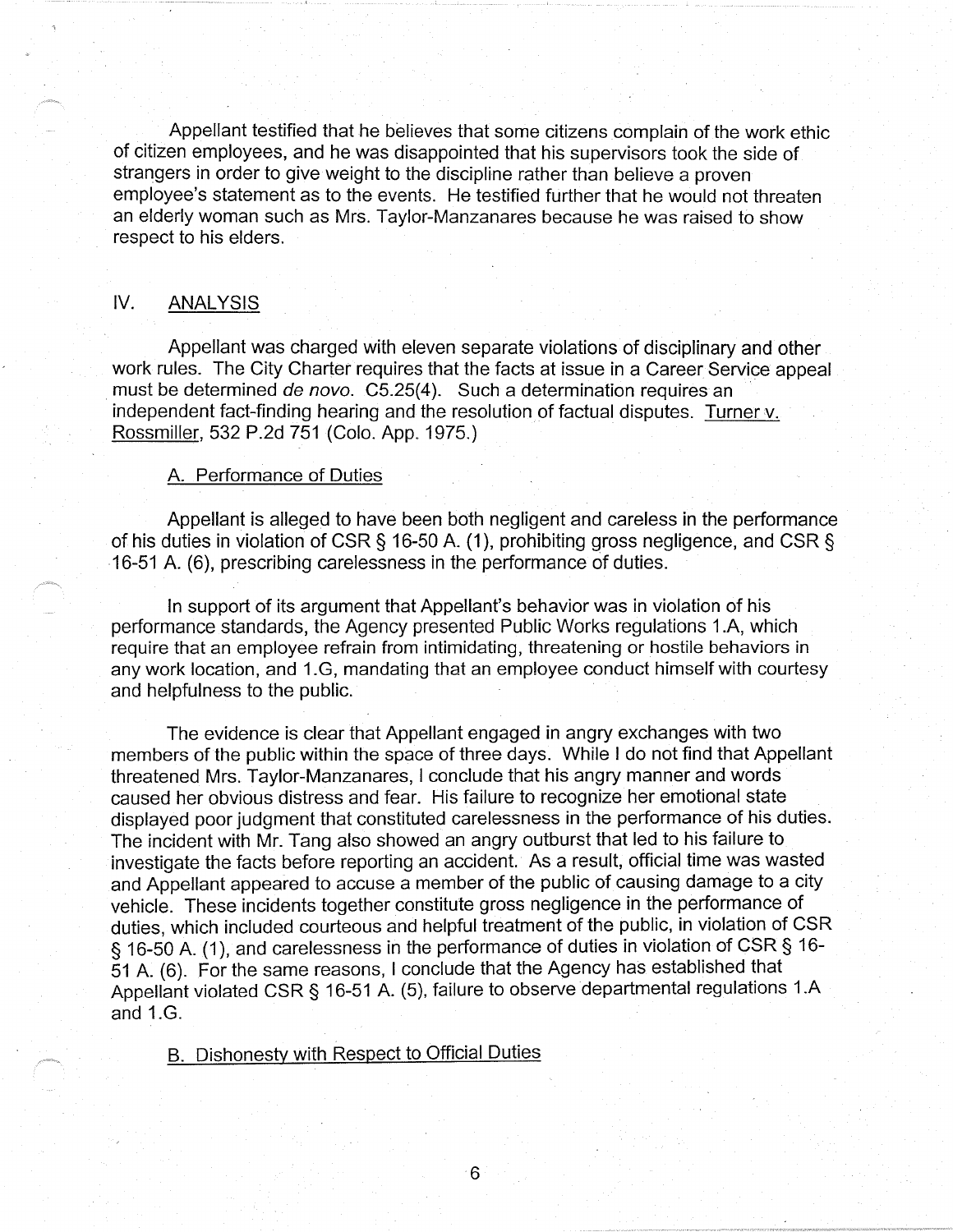The Agency supports its allegation of dishonesty by the evidence of Appellant's accident report made on February 23rd. Appellant reported that his mirror had been hit without checking the mirror. The report was motivated by Appellant's anger toward Mr. Tang for his critical comment about Appellant's obstruction of traffic. All objective evidence is consistent that the mirror had not been hit, based upon the police officer's. action ruling that no accident occurred, and the testimony of Mr. Delimont and Mr. Tang that they observed no damage on either vehicle. Appellant testified only that he saw scratches on his mirror. However, he agreed with the officer at the time that "no accident occurred." The evidence is clear that Appellant reported an accident in order to use his official position for private advantage: here, to obtain revenge upon a member of the public who had startled and angered him. Thus, Appellant's behavior violated CSR § 16-50 A. (3).

#### C. Violation of City Charter Ethics Code

Anderson Moore testified that Appellant was charged with a violation of the ethics code based on his belief that Appellant had threatened Mrs. Taylor-Manzanares. Because I do not find that a threat was made by Appellant, it is therefore concluded that the Agency has not established a violation of CSR § 16-50 A. (17) or R.M.C. § 2-51 by a preponderance of the evidence.

### D. Violation of Executive Order 112

The Agency asserts that Appellant was guilty of threatening, intimidating or abusing employees in violation of CSR§§ 16-50 A. (18), Executive Order 112, CSR§ 16-51 A. (5) and Public Works regulations 1.A and 1.G prohibiting intimidating, threatening, or hostile behavior, and failing to treat the public with courtesy and helpfulness. The sole evidence supporting this charge is that Appellant followed Mrs. Taylor-Manzanares and said, "I know where you live." I have found that the statement was not made. I also conclude that Appellant did not follow the citizen after their first encounter. Appellant proceeded in the same direction in the performance of his regular duties when he again observed Mrs. Taylor-Manzanares. Appellant made no comment to her until she asked him to stop following and harassing her. While his comments were ill-advised in the face of the citizen's emotional accusations, they were neither threatening, intimidating or hostile in nature. It is therefore concluded that this charge is unsupported by the evidence.

# E. Failure to Maintain Satisfactory Work Relationships with the Public

Based upon the above findings that Appellant had angry exchanges with two members of the public within the space of three days, it is concluded that Appellant violated CSR§ 16-51 (4), Failure to maintain satisfactory work relationships. The testimony of Mr. Tang and Mrs. Taylor-Manzanares indicate that Appellant lost his temper on both occasions, and allowed his emotion to cloud his judgment by . unnecessarily prolonging the unpleasant encounters. That behavior interfered with his ability to maintain a working relationship with the public in order to continue to perform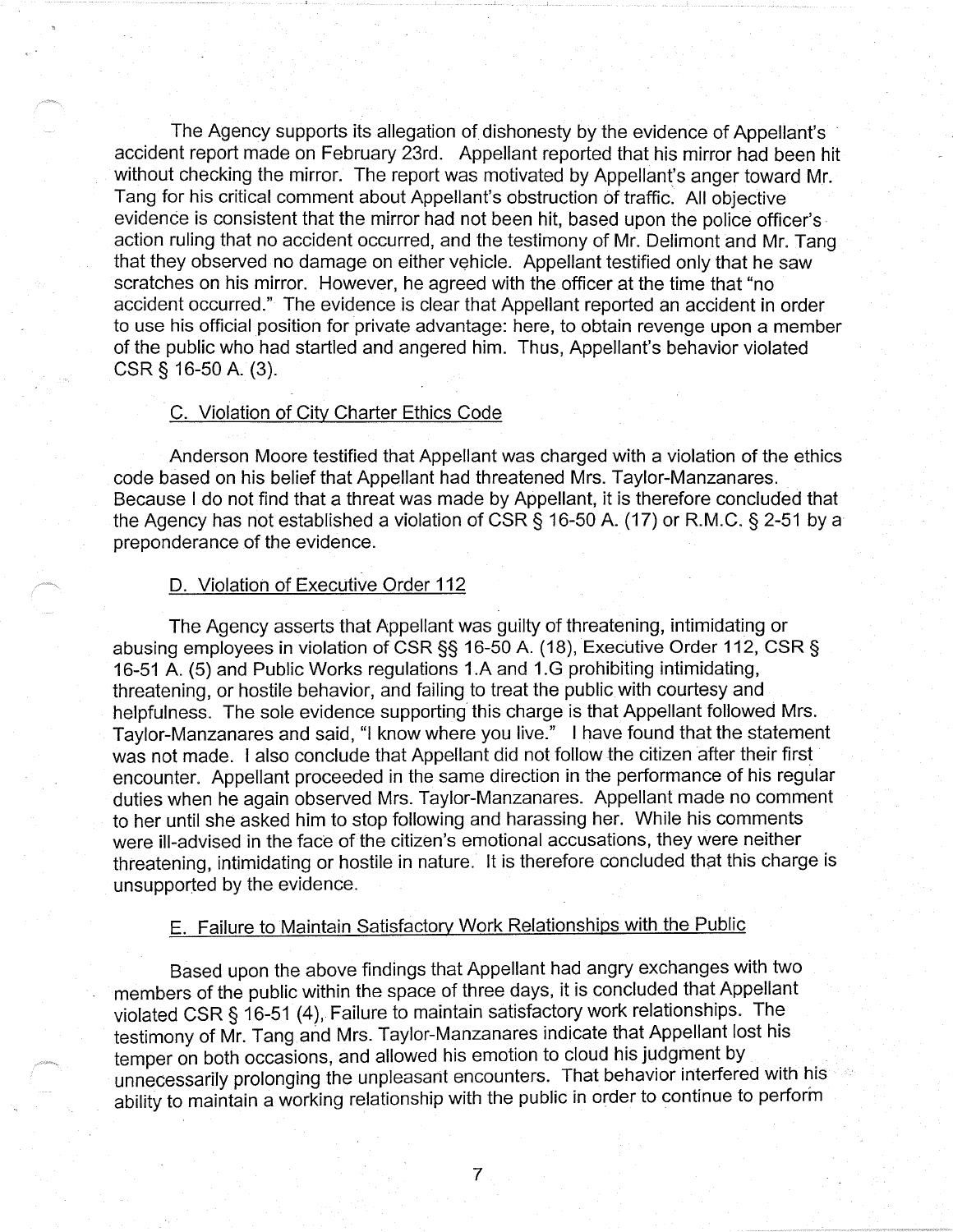his job, which requires the cooperation of the motoring public. For that reason, it is found that the Agency has established that Appellant violated CSR § 16-51 (4).

#### F. Other Unspecified Conduct

Because I have found that the Agency has proven the Appellant committed violations of specific Career Service Rules, I do not reach the issue of whether Appellant violated either CSR§ 16-50 A. (20) or 16-51 (11 ).

### V. PENALTY

The sole remaining issue is whether a five-day suspension is reasonably related to the seriousness of the offence, taking into consideration Appellant's past disciplinary record, in compliance with CSR§ 16-10.

Discipline is reasonably related to the seriousness of an offense if it is within the range of reasonable alternatives available to a reasonable, prudent agency administrator. GUSTERN, 128-02, at 20 (decision dated 12-28-02.), citing Adkins v. Div. of Youth Services, 720 P.2d 626 (Colo.App. 1986.) Discipline is not excessive if it is substantially based on considerations that are supported by a preponderance of the evidence. GUSTERN, id.

Appellant's past record included five disciplinary actions within the past five years, one of which involved the making of derogatory and threatening comments to a co-worker. Anderson Moore, the appointing authority who imposed the discipline, testified that he considered the number of Appellant's past disciplinary infractions, and the need to impose progressive discipline in order to impress upon Appellant the need to conform his conduct with the requirements of the position based on regulations known to the Appellant. He added that he recognized Appellant's great qualities as a dependable, productive and skilled worker, but that he could not ignore the evidence of Appellant's failure to disengage with two members of the public over such a short period of time.

Appellant argues that the severity of the penalty was influenced by certain internal work communications in May 2003, December 2003 and January 2004, which had a negative impact on the disciplinary decision. Appellant does not claim that the Agency retaliated against him on any unlawful basis. An agency is not required to disregard everything it knows about an employee in order to impose fair discipline. In any event, I find that the events were remote in time, and the appointing authority was not influenced by the earlier communications.

It is found that the penalty imposed was consistent with the purposes of progressive discipline to correct inappropriate behavior and performance under CSR § 16-10. The Agency proved that Appellant committed two instances of inappropriate conduct. Appellant had been given three verbal reprimands and one written reprimand for past infractions. The Agency was reasonable in its conclusion that progressive